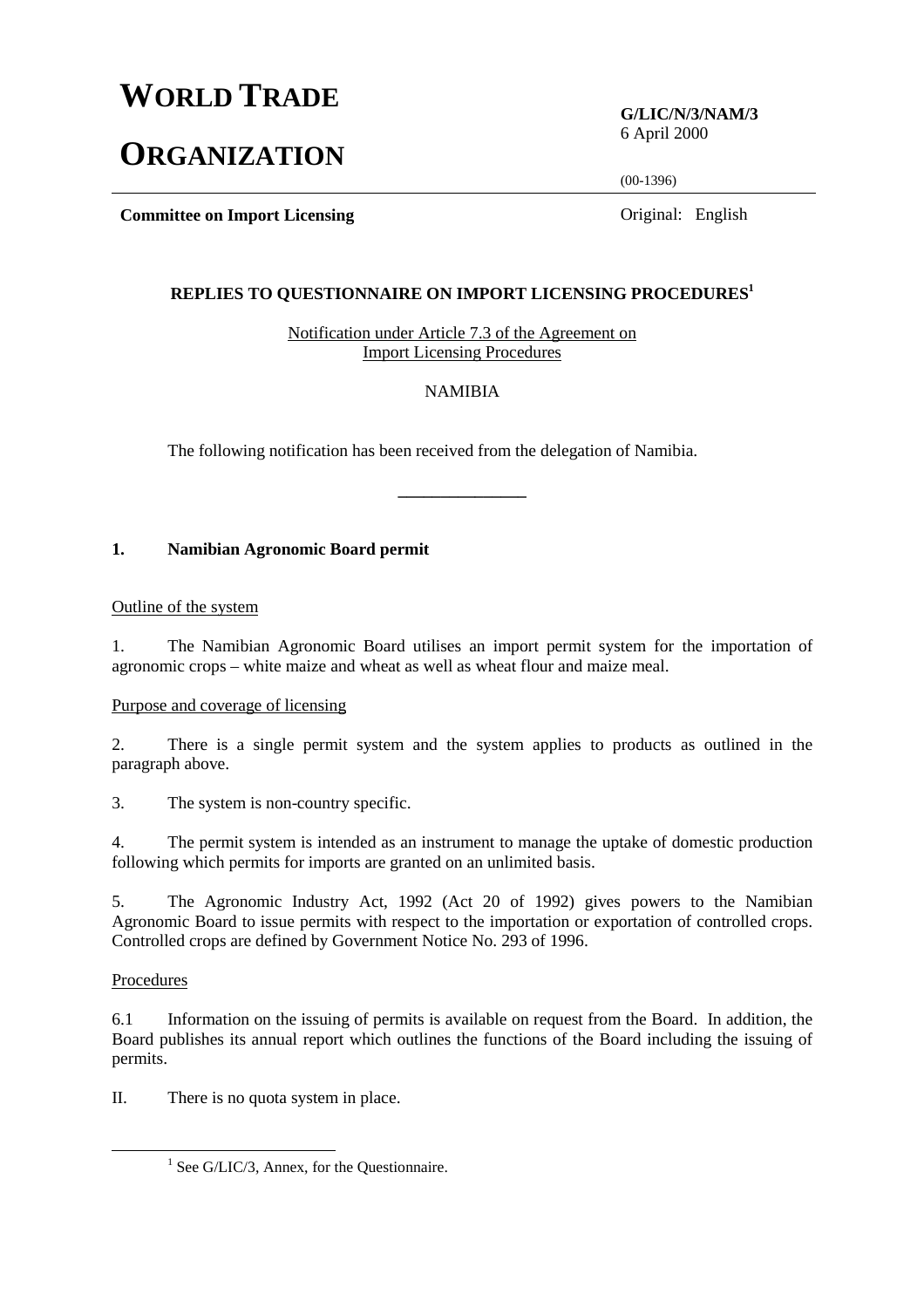III-IV. Not applicable.

V. Import permits are issued daily.

VI. Recipients of a permit are allowed to import immediately.

VII. An importer must be in the possession also of a Phytosanitary permit from the Ministry of Agriculture, Water and Rural Development and an import permit from the Ministry of Trade and Industry.

VIII-X. Not applicable.

- XI. No.
- 7(a) No time-limit.
- (b) Yes.
- (c) Permits are granted freely following take-up of the local crop. Permit restriction has applied for three months during the last 36 months.
- (d) See VII above.

8. Applicants have the right of appealing a permit refusal or withdrawal to the Minister of Agriculture, Water and Rural Development.

# Eligibility of importers to apply for licence

9. Importers/Exporters of controlled agronomic products must register with the Board. There is a registration fee of N\$100. The list of importers is not published but is available on request from the Board.

# Documentational and other requirements for application of licence

10. Quantity and type of products to be imported, town and country of origin, port of entry.

11. None.

12. N\$35 per licence issued. In addition, an administrative fee is charged at a rate of N\$6.00 per tonne of commodity imported.

# 13. No.

# Conditions of licensing

14. Three months, which may be extended upon request.

15. No.

- 16. Licences are non-transferable.
- 17. No.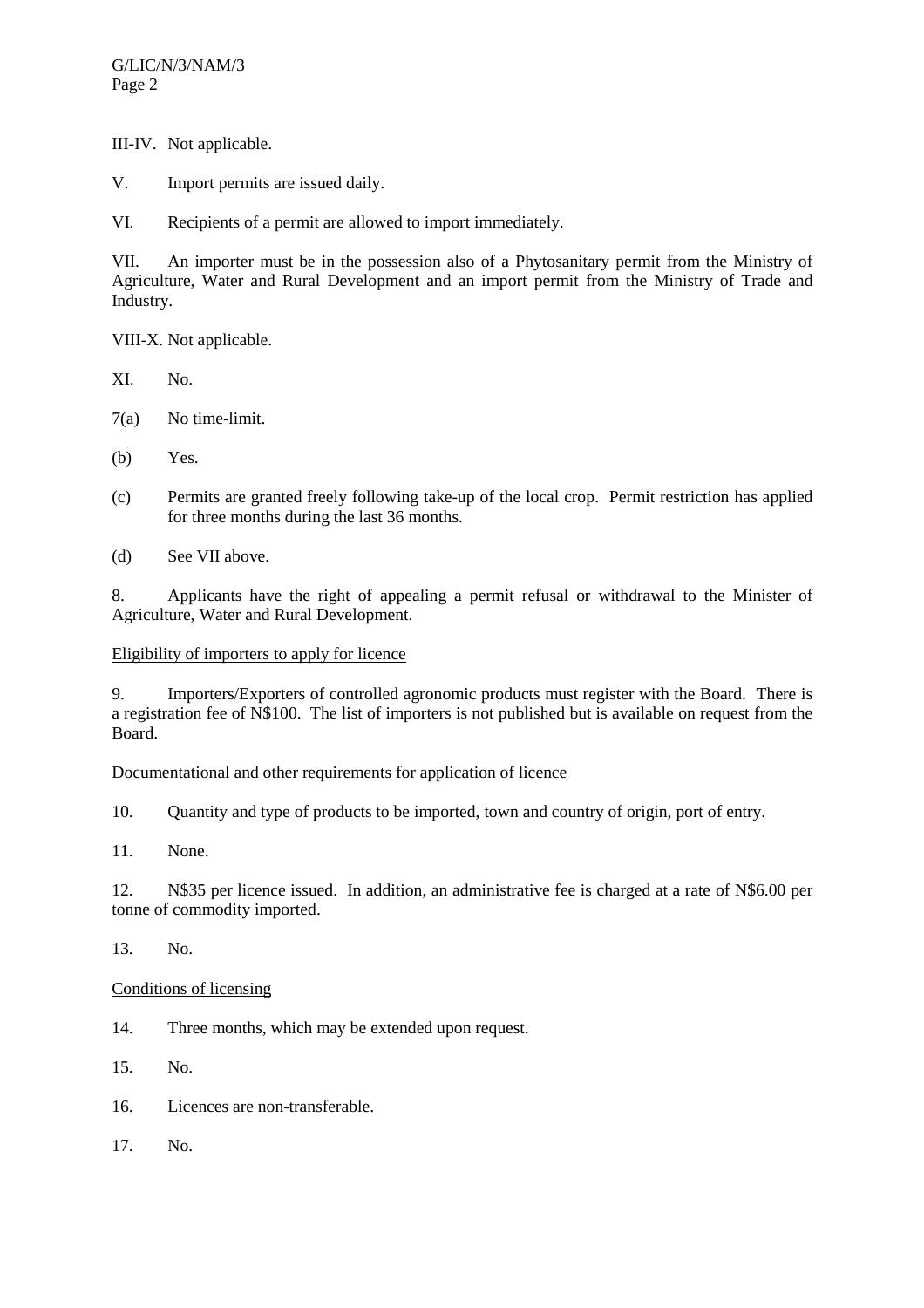#### Other procedural requirements

18. Import permits must be obtained from the Ministry of Agriculture, Water and Rural Development and the Ministry of Trade and Industry.

19. Foreign exchange is automatically provided on production of import licences.

# **2. Meat Board of Namibia permit**

#### Outline of the system

1. The Meat Board of Namibia utilises an import/export permit system for monitoring the importation/exportation of live animals (cattle, sheep, goats and pigs) and meat derived therefrom.

# Purpose and coverage of licensing

2. A separate licence system is used for imports/exports of live animals and meat.

3. The system does not differentiate by country.

4. The system is designed to monitor the imports and exports of the commodities mentioned.

5. The licensing system is maintained under the statutory provisions of the Meat Industry Act of 1981. The implementation of licences requires the approval of the Minister of Agriculture, Water and Rural Development and thus may be abolished at the Minister's discretion.

# Procedures

6. Not applicable.

- $7(a)$  1 to 7 days.
- (b) Yes.
- $(c)$  No.
- (d) An importer must be in possession also of a veterinary import permit from the Ministry of Agriculture, Water and Rural Development, a permit from the Livestock Improvement Board in the case of stud animals.

8. Applicants have the right of appealing a permit refusal or withdrawal to the Minister of Agriculture, Water and Rural Development.

#### Eligibility of importers to apply for licence

9. No restriction on eligibility and no registration required.

# Documentation and other requirements for application of licence

10. Quantity and type of products to be imported, town and country of origin, port of entry (see  $7(d)$ ).

11. Import permit.

12-13. No.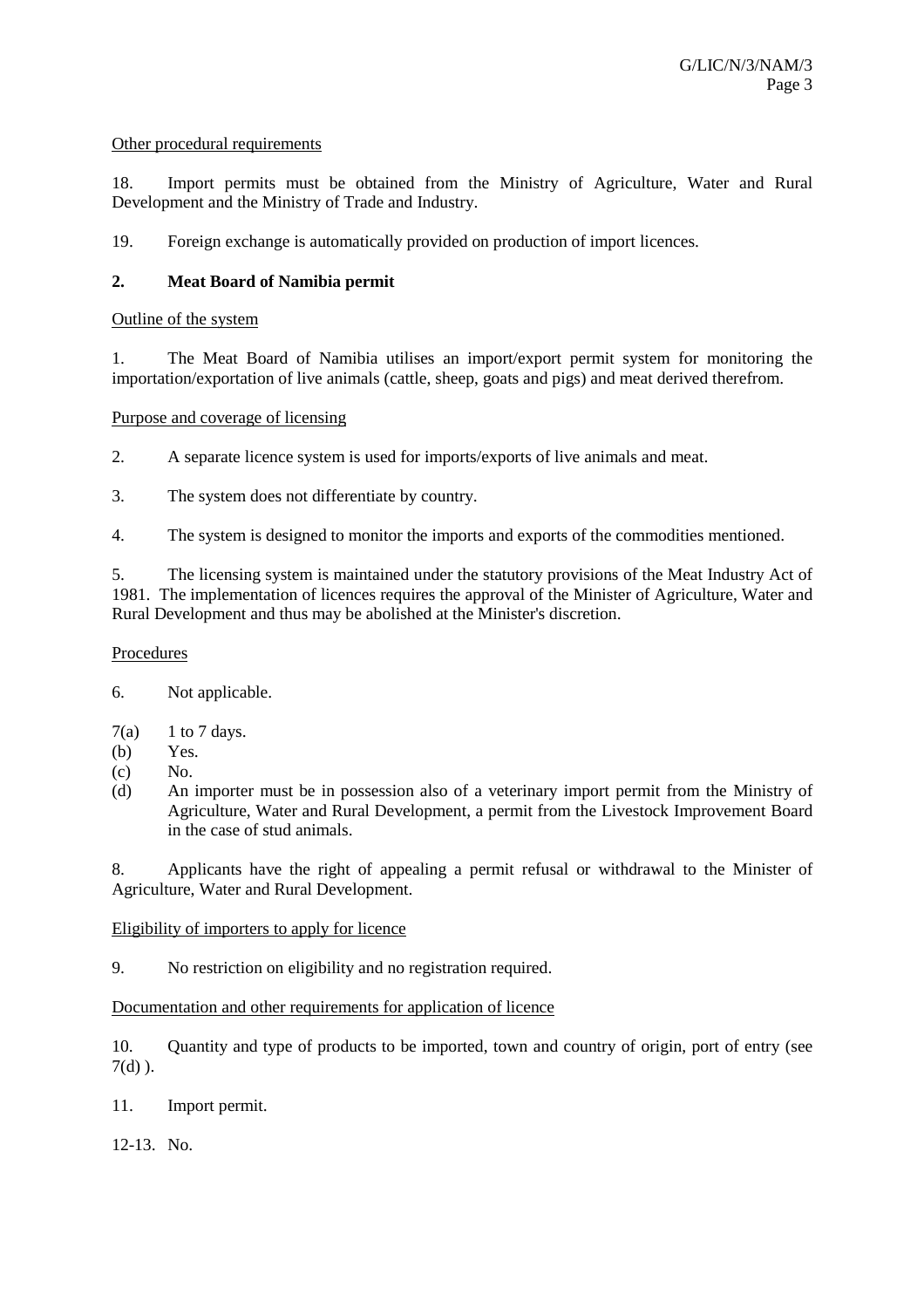### G/LIC/N/3/NAM/3 Page 4

# Conditions of licensing

- 14. Up to three months, which may be extended upon request.
- 15. No.
- 16. Licences are non-transferable.
- 17. No.

# Other procedural requirements

- 18. See 7(d).
- 19. Foreign exchange is automatically provided on production of import permits.

# **3. Phytosanitary import permit**

# Outline of the system

1. The Phytosanitary import permit system for plants and plant products was established by the Agricultural Pest Act, 1973 (Act No. 3 of 1973).

#### Purpose and coverage of licensing

- 2. There is a single permit system and it applies to all plants and plant products.
- 3. The system does not discriminate by country.
- 4. The system is designed to ensure that imports are free of harmful pests.

5. The licensing system is maintained under the provisions of the Agricultural Pest Act, 1973. The issuing of the permit is subject to the submission by the importer of a phytosanitary certificate issued by the country of origin.

#### **Procedures**

6. Not applicable.

7(a) A minimum of seven days before date of importation.

- (b) Yes.
- (c) No.
- (d) Consideration of licence is by a single administrative organ.

8. Refusal only in the case of risk of introduction of pests and diseases. There is no appeal procedure.

#### Eligibility of importers to apply for licence

9. No restriction on eligibility.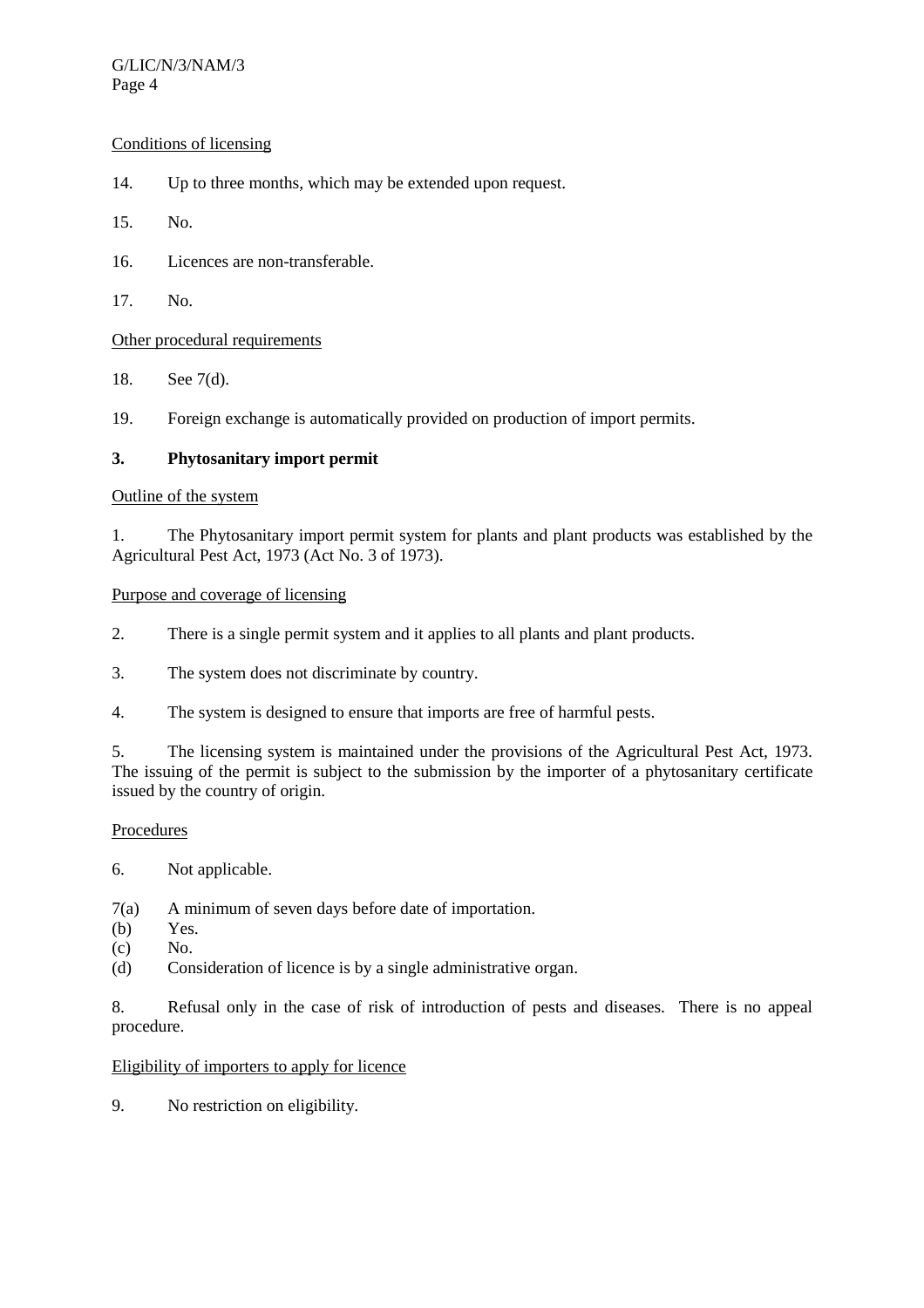# Documentational and other requirements for application of licence

10. Quantity and type of products to be imported, purpose of importation, town and country of origin, port of entry and expected date of arrival.

- 11. A phytosanitary certificate from country of origin and a certificate of origin.
- 12. None at present but a fee will shortly be put in place.
- 13. No.

# Conditions of licensing

- 14. Normally up to three months.
- 15. No.
- 16. Licences are non-transferable.
- 17. No.

Other procedural requirements

- 18. No.
- 19. Not applicable.

# **4. Veterinary import permit**

#### Outline of the system

1. The importation of animals and animal products into Namibia is governed by the Animal Diseases and Parasites Act 1956 (Act No. 13 of 1956) as amended. A veterinary import permit issued by the Director, Veterinary Services is required for the importation of all animals and animal products into Namibia. The O.I.E. Animal Health Code is used as the guideline for setting import requirements.

#### Purpose and coverage of licensing

2. Import permits are required for all animals/animal products imported into Namibia. Conditions of importation are as stated on the import permit.

3. The system does not discriminate by country with the exception that:

- Animals/products from South Africa – a veterinary import permit is required for the importation of individual consignments of ostriches, elephants, wild pigs, wildebeest and buffalo only. Importation of other animals/products is subject to a veterinary movement certificate issued by an official veterinarian in South Africa with requirements as set out in the Namibian/South African bilateral agreement, according to a master import permit.

SARCCUS member countries – importation of dogs and cats: a health certificate/movement permit issued by an official veterinarian in the country of origin is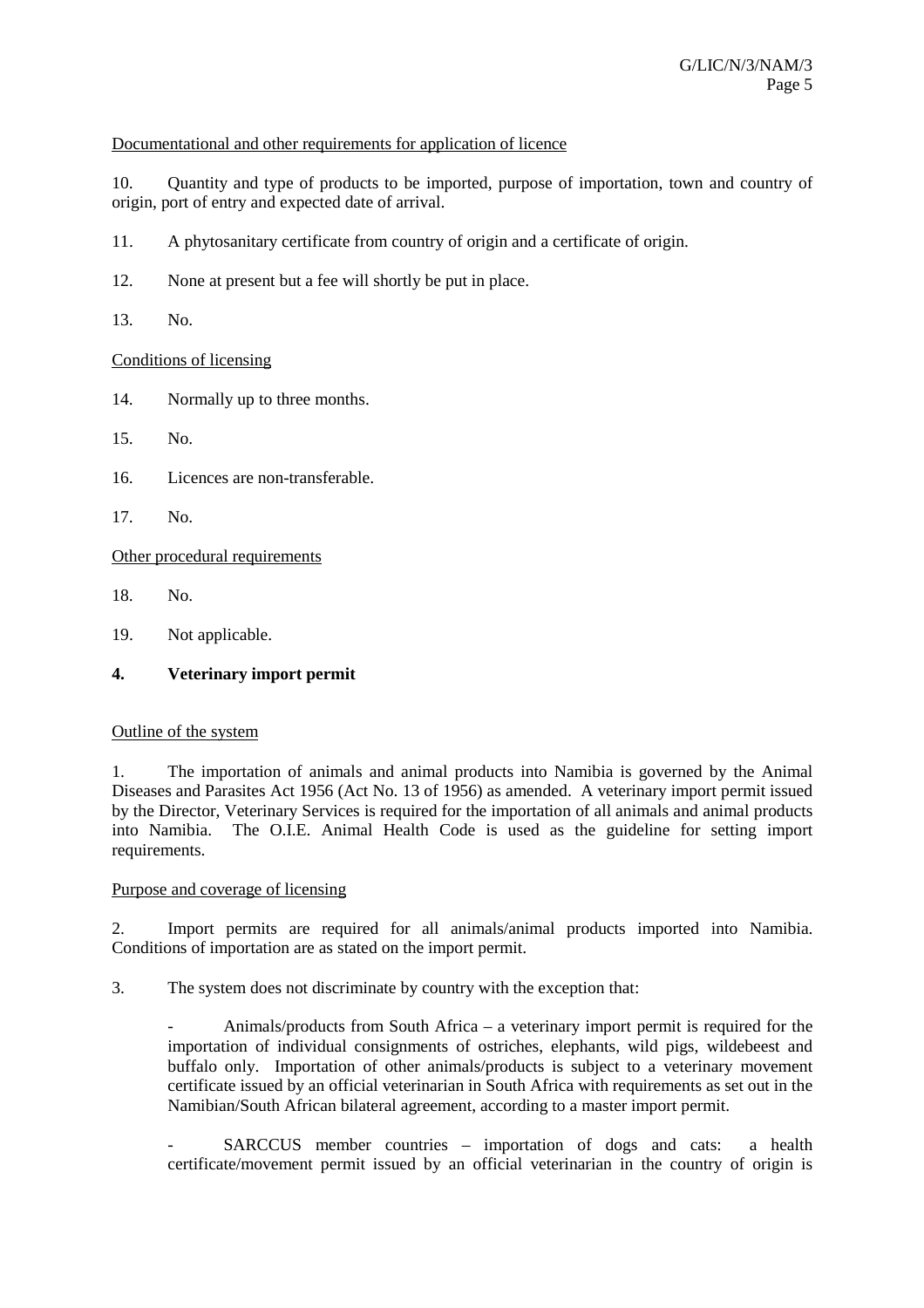required. All other animals and animal products require a veterinary import permit per consignment.

4. The system does not restrict quantity except where quarantine is required (space limitations). The system is aimed at preventing the introduction of disease that could constitute a danger to the animal population of Namibia.

5. See 1 above.

#### Procedures

6. No restriction as to value or quantity.

7(a) Applications should be made well in advance to allow for risk analysis. Import permits should be obtained prior to importation to allow the certifying veterinary authority to give applicable health guarantees. This includes loading and sealing of consignments under official supervision.

- (b) Issuance dependent on 7(a).
- (c) No.
- (d) In the case of cattle, sheep, goats and pigs and meat products derived therefrom, the application for a veterinary permit must be accompanied by a permit from the Meat Board of Namibia. Some imports are subject to the approval of other institutions e.g. Ministry of Environment in the case of protected species and the Register of Livestock Improvement in the case of genetic material. All imports require an import permit from the Ministry of Trade and Industry.
- 8. Not applicable.

#### Eligibility of importers to apply for licence

9. No restriction on eligibility.

#### Documentational and other requirements for application of licence

10. Number and species to be imported, country and farm of origin, place of loading, port of entry and date of embarkation. A fist of other requirements by species and commodity is contained in the application for an import permit<sup>2</sup>.

11. The original Namibian Veterinary import permit with the original health certification by the veterinary authority of the exporting country.

12. Proposed fee of N\$25 per application in the process of implementation.

13. Fee will be payable upon application and will not be refundable.

# Conditions of licensing

14. Varies according to consignment.

 $\overline{\phantom{a}}$ <sup>2</sup> Available for consultation in the Secretariat (Market Access Division).